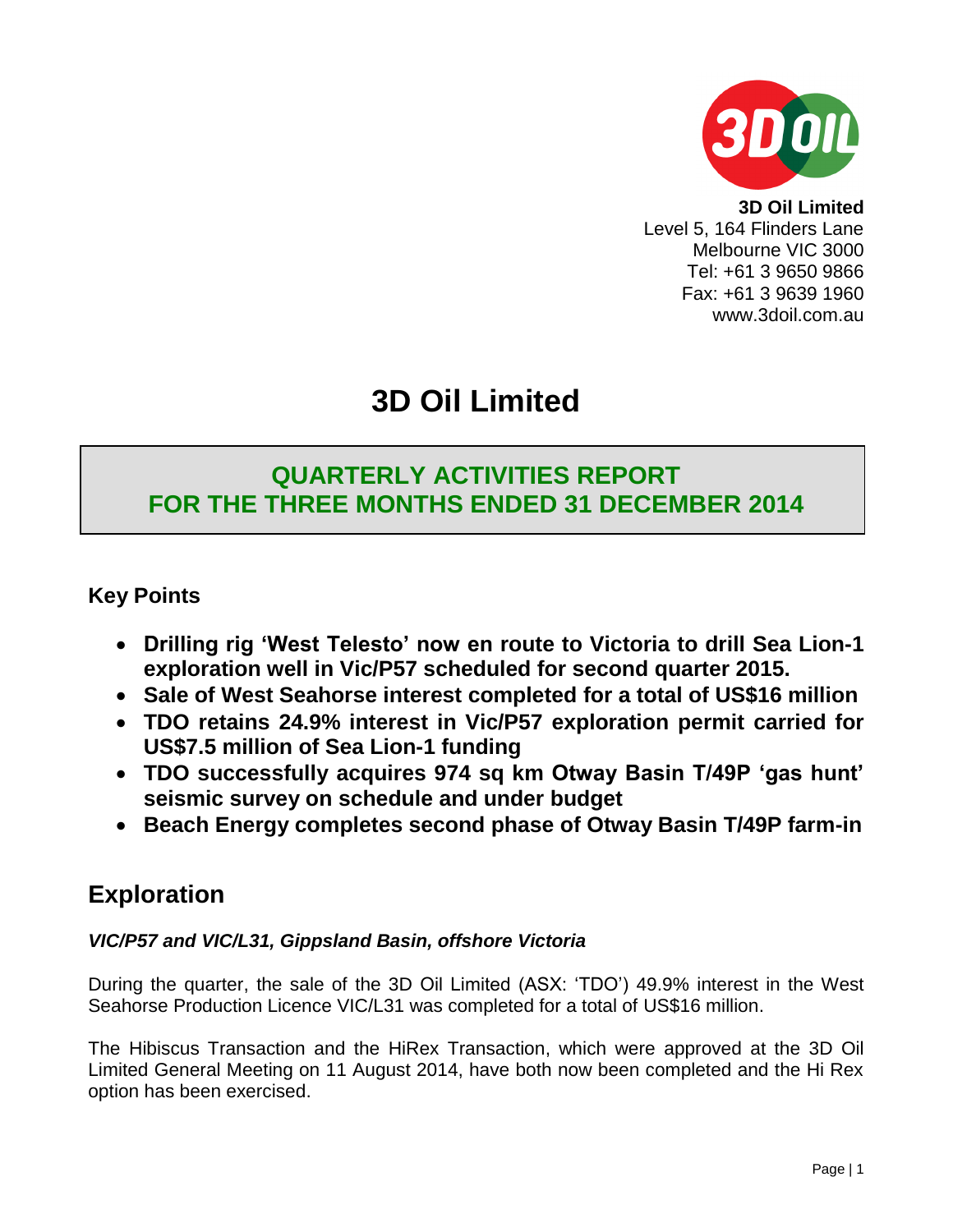As a result, TDO retains a 24.9% interest in the Vic/P57 exploration permit and TDO's interest in the upcoming Sea Lion-1 well will be carried to the extent of US\$7.5 million



*The West Telesto on a transport vessel leaving Singapore en route to Victoria*

During the quarter drilling contracts were signed to secure the Seadrill 'West Telesto' drilling rig to drill the Sea Lion-1 exploration well. The rig is currently being transported to Victoria to drill a number of wells in the region in 2015, including for Origin Energy ("Origin") which will initially utilise the West Telesto on its arrival in Australia. Carnarvon Hibiscus PL ("CHPL") as operator of Vic/P57 will take assignment of the rig for the Sea lion-1 well which is scheduled for 2<sup>nd</sup> quarter 2015. A Rig Sharing Agreement provides for Origin and CHPL to share certain common costs of the West Telesto's drilling programme including mobilisation and demobilisation.



*Location map showing the VIC/P57 Exploration Permit and the VIC/L31West Seahorse Production Licence*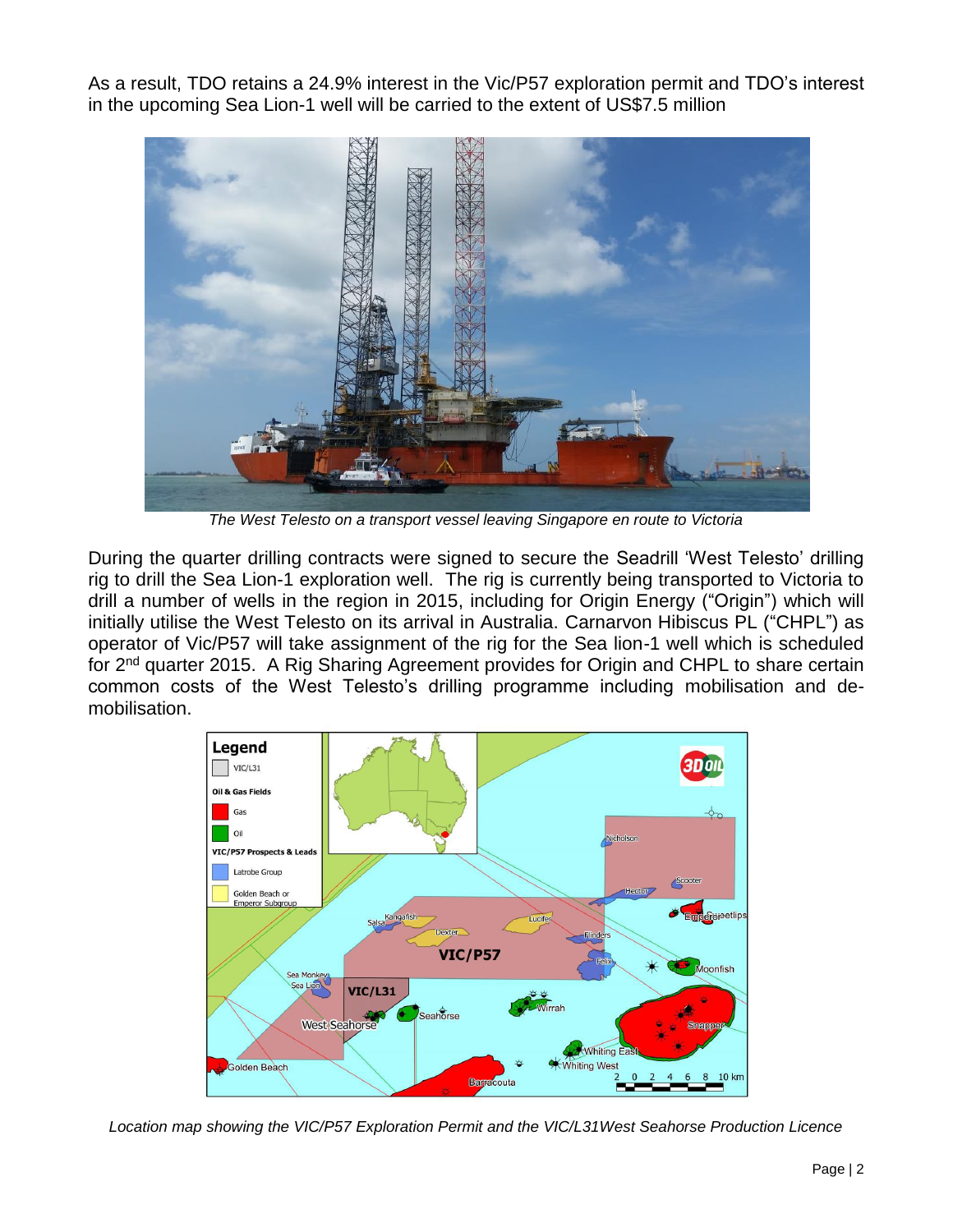Sea Lion is scheduled to be drilled during the second quarter of 2015. It is an exciting prospect on a proven oil-producing trend, and represents one of the last undrilled 4-way dip closures at the prolific 'Top Latrobe' level in the Gippsland Basin. The combination of prominent mapped depth structure and the likely presence of thick high quality reservoir sands overlain by the regional seal makes Sea Lion uniquely prospective.

An independent report has assessed the Sea Lion most likely (P50) Prospective Resource at 11.0MMbbl of oil (combined probabilistic estimate for the three main target levels).

#### *T/49P, Otway Basin, offshore Tasmania*

In December, 3D Oil Limited TDO concluded the acquisition of the 974 sq km Flanagan 3D seismic survey. The seismic vessel Polarcus Asima completed just over one month of operations west of King Island with-in budget and without environmental or safety incident.





*Above: Polarcus Asima docked in Melbourne Left: T/49P location map showing Flanagan Survey area*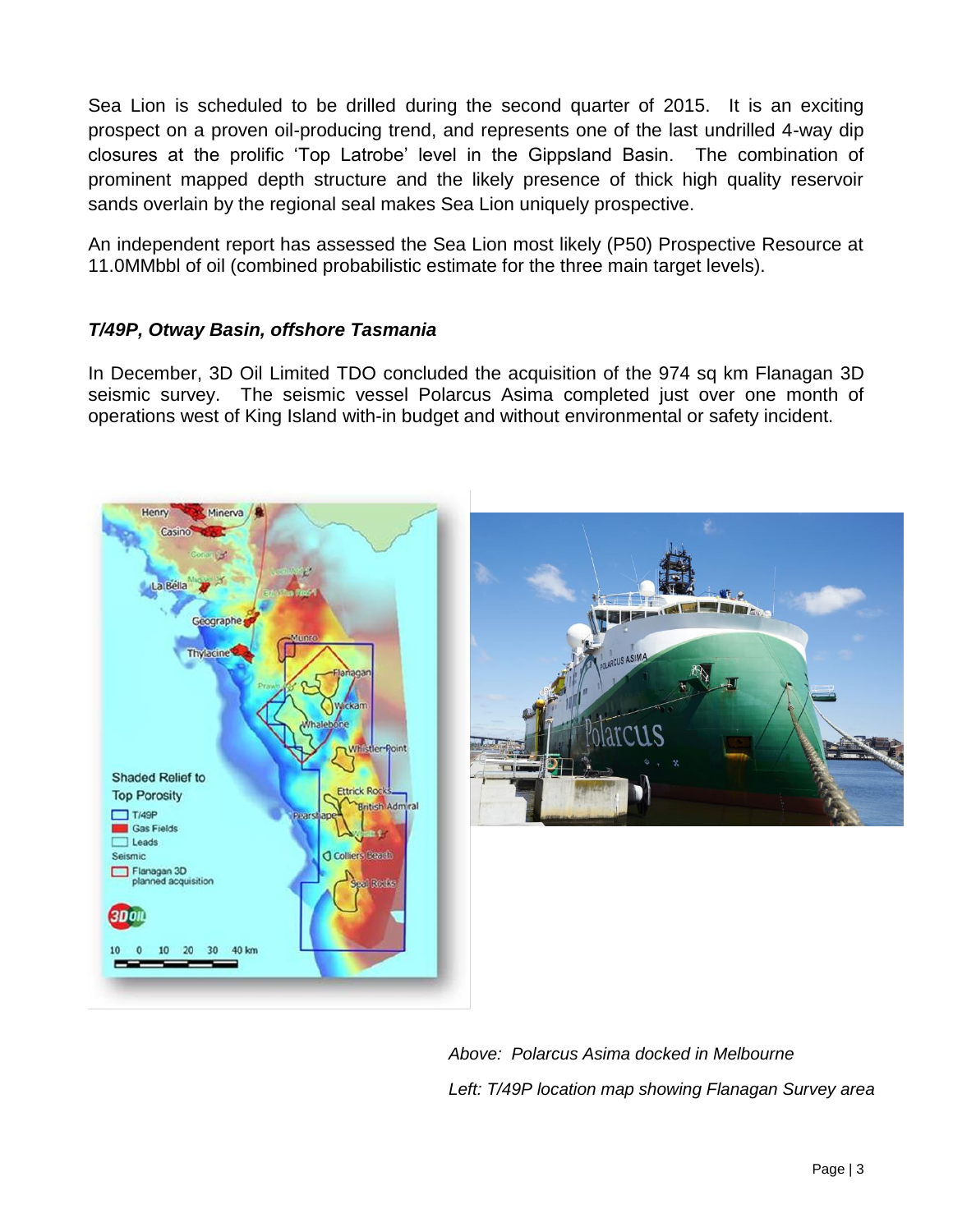The seismic data recorded by the Asima will be processed by DownUnder GeoSolutions in Perth. DownUnder has developed a worldwide reputation as a leading edge data processor. Data processing for modern 3D seismic is a sophisticated process which will require several months to produce a data volume for interpretation by 3D Oil's geoscientists.

Interpretation and assessment of the geology and prospectivity of the area will also likely require several months. As a result, TDO anticipates that results of the Flanagan survey will be available in mid-2015.

In a second phase of dealing with Beach Energy Limited (ASX: BPT), a farmin agreement was completed during the quarter and the T/49P joint venture is now comprised of TDO at 70% and operator, with Beach Energy at 30%. TDO is pleased to have extended its joint venture with a significant company such as Beach and believes that this further validates the potential for this permit.

TDO intends to leverage the results of the Flanagan survey to attract the best possible farmin terms for future exploration in this highly prospective gas exploration area. The recent deals with Beach have allowed TDO to retain a large pre-drilling interest and operatorship in T/49P, while reducing cash exposure to the Flanagan survey. Farmout activities are expected to commence during the third quarter of 2015. The continued strengthening of Eastern Australian gas markets is also expected to contribute to the appetite for the farmout.

# **TDO Petroleum Tenement Holdings**

| <b>Tenement and</b><br>Location                  | <b>TDO beneficial</b><br>interest at 30Sep14 | <b>Beneficial interest</b><br>acquired /<br>(disposed) | <b>TDO beneficial</b><br>interest at 31Dec14 |
|--------------------------------------------------|----------------------------------------------|--------------------------------------------------------|----------------------------------------------|
| VIC/P57 offshore<br>Gippsland Basin,<br>Victoria | 49.9%                                        | (25%)                                                  | 24.9%                                        |
| VIC/L31 offshore<br>Gippsland Basin,<br>Victoria | 49.9%                                        | $(49.9\%)$                                             | n/a                                          |
| T/49P offshore<br>Otway Basin,<br>Tasmania       | 80%                                          | (10%)                                                  | 70%                                          |

As at 31 December 2014, TDO petroleum tenement holdings were: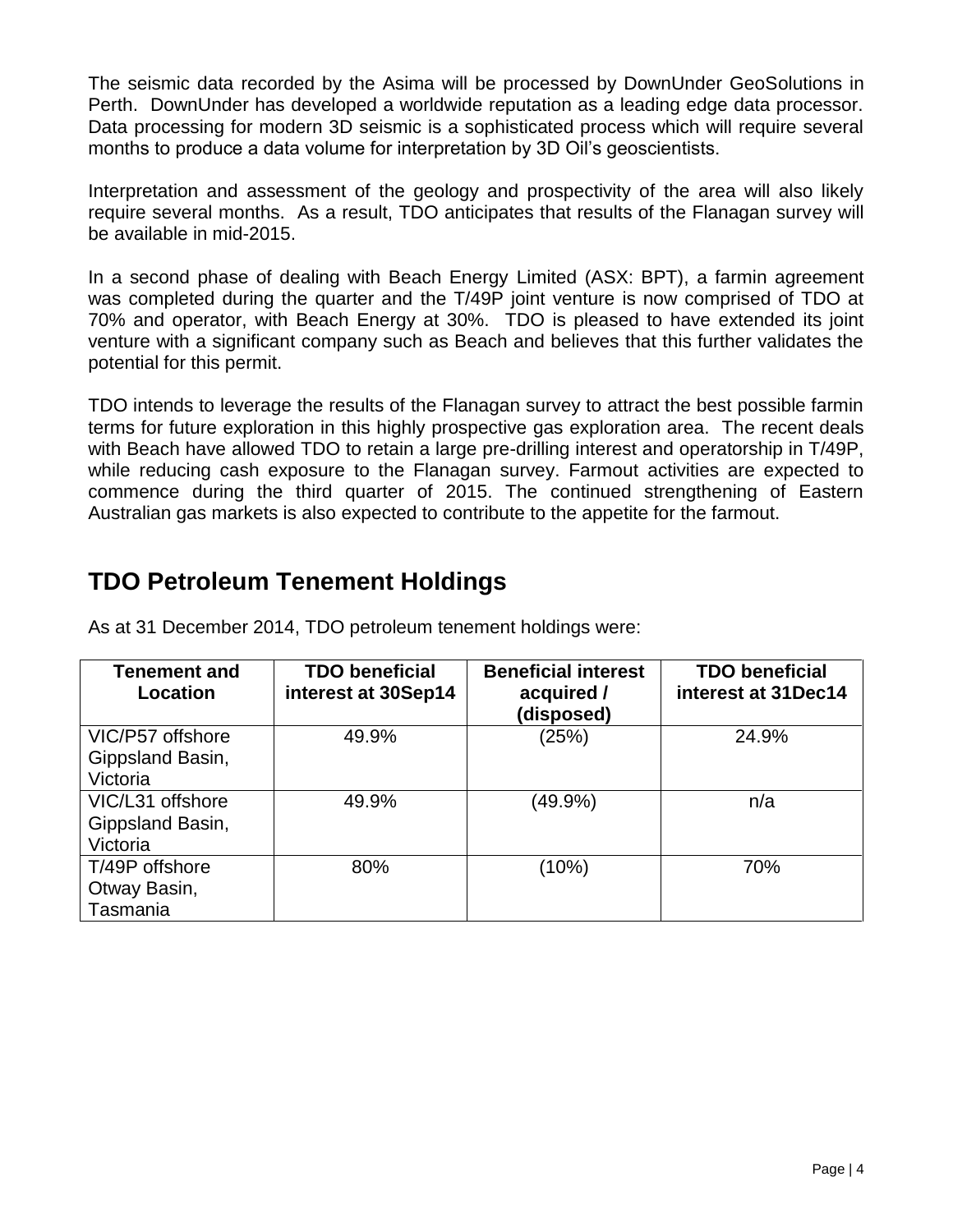# **Appendix 5B**

*Rule 5.3* 

# **Mining exploration entity quarterly report**

Introduced 1/7/96. Origin: Appendix 8. Amended 1/7/97, 1/7/98, 30/9/2001 , 01/06/10.

|            | Name of entity                                        |                                   |                     |
|------------|-------------------------------------------------------|-----------------------------------|---------------------|
|            | <b>3D OIL LIMITED</b>                                 |                                   |                     |
|            |                                                       |                                   |                     |
| <b>ABN</b> |                                                       | Quarter ended ("current quarter") |                     |
|            | 40 105 597 279                                        | 31 December 2014                  |                     |
|            | <b>Consolidated statement of cash flows</b>           |                                   |                     |
|            |                                                       |                                   | Year to date        |
|            | Cash flows related to operating activities            | Current quarter<br>\$Α            | $(6$ months)<br>\$A |
| 1.1        | Receipts from product sales and related debtors       | 4,245                             | 11,166              |
| 1.2        | Payments for                                          |                                   |                     |
|            | (a) exploration and evaluation (net of refunds)       | (1,938,708)                       | (3,764,021)         |
|            | (b) development<br>(c) production                     |                                   |                     |
|            | (d) administration                                    | (789, 533)                        | (1,313,750)         |
| 1.3        | Dividends received                                    |                                   |                     |
| 1.4        | Interest and other items of a similar nature received |                                   |                     |
|            |                                                       | 22,996                            | 32,975              |
| 1.5        | Interest and other costs of finance paid              |                                   |                     |
| 1.6        | Income taxes paid                                     |                                   |                     |
| 1.7        | R&D Tax Rebate                                        |                                   |                     |
| 1.8        | Refund of expenditure from Joint Venture              |                                   |                     |
|            | <b>Net Operating Cash Flows</b>                       | (2,701,000)                       | (5,033,629)         |
|            |                                                       |                                   |                     |
|            | Cash flows related to investing activities            |                                   |                     |
| 1.8        | Payment for purchases of:                             |                                   |                     |
|            | (a)prospects/farmins                                  |                                   |                     |
|            | (b) equity investments                                |                                   |                     |
|            | (c) other fixed assets                                |                                   |                     |
| 1.9        | Proceeds from sale of:                                |                                   |                     |
|            | (a)prospects/farmin                                   | 15,939,329                        | 18,439,329          |
|            | (b) equity investments                                |                                   |                     |
|            | (c) other fixed assets                                |                                   | 1,489,695           |
| 1.10       | Loans to other entities                               |                                   |                     |
| 1.11       | Loans repaid by other entities                        |                                   |                     |
| 1.12       | Other (provide details if material)                   |                                   |                     |
|            | Net investing cash flows                              | 15,939,329                        | 19,929,024          |
| 1.13       | Total operating and investing cash flows (carried     |                                   |                     |
|            | forward)                                              | 13,238,329                        | 14,895,394          |

<sup>+</sup> See chapter 19 for defined terms.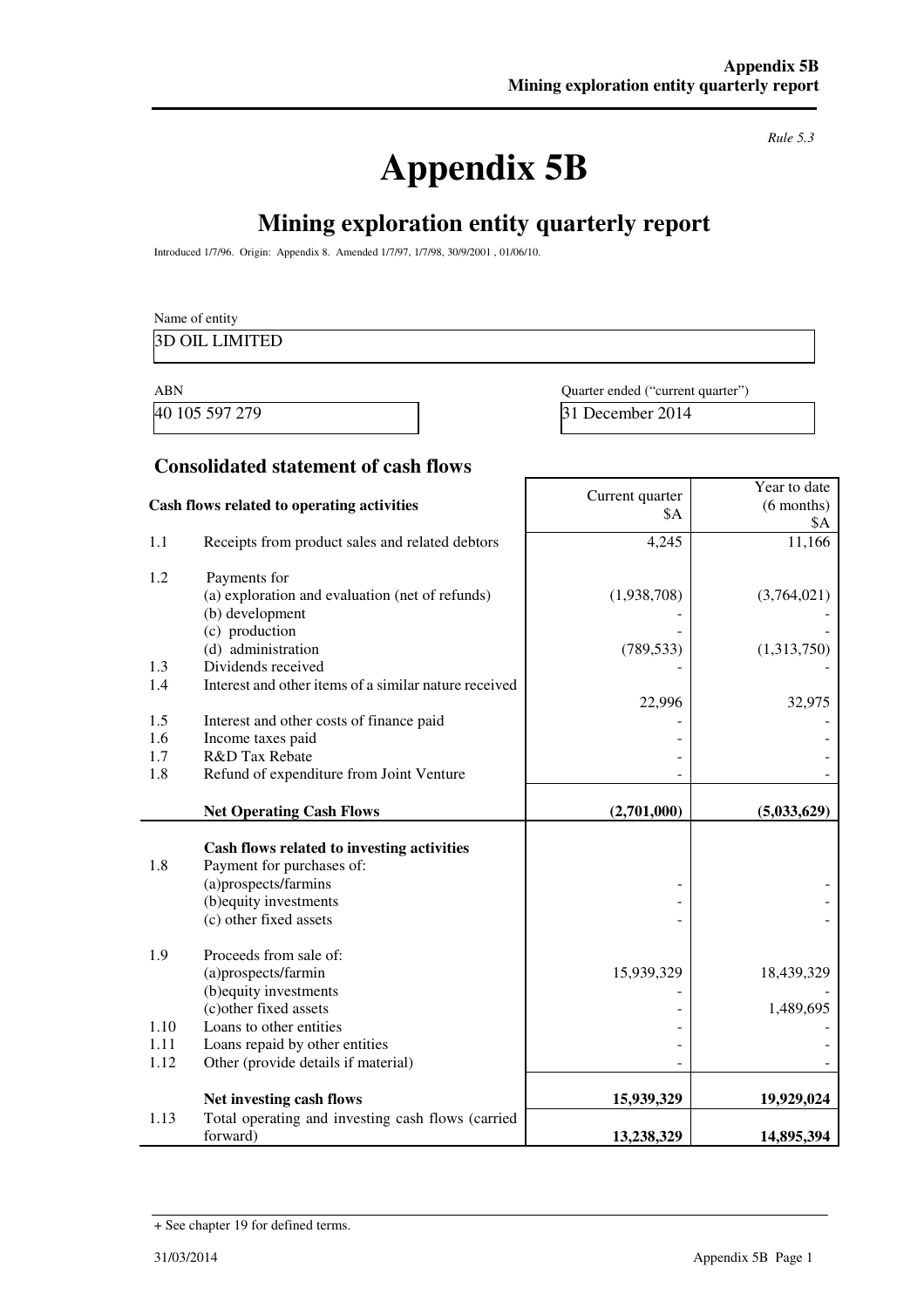| 1.13 | Total operating and investing cash flows<br>(brought forward) | 13,238,329               | 14,895,394 |
|------|---------------------------------------------------------------|--------------------------|------------|
|      |                                                               |                          |            |
|      | Cash flows related to financing activities                    |                          |            |
| 1.14 | Proceeds from issues of shares                                | $\overline{\phantom{0}}$ |            |
| 1.15 | Proceeds from sale of forfeited shares                        |                          |            |
| 1.16 | Proceeds from borrowings                                      |                          |            |
| 1.17 | Repayment of borrowings                                       | ۰                        |            |
| 1.18 | Dividends paid                                                | $\overline{\phantom{0}}$ |            |
| 1.19 | Other                                                         |                          |            |
|      | Net financing cash flows                                      |                          |            |
|      | Net increase (decrease) in cash held                          | 13,238,329               | 14,895,394 |
| 1.20 | Cash at beginning of quarter/year to date                     | 2,484,917                | 827,853    |
| 1.21 | Exchange rate adjustments to item 1.20                        | 865,311                  | 865,311    |
| 1.22 | Cash at end of quarter                                        | 16,588,578               | 16,588,578 |

#### **Payments to directors of the entity and associates of the directors Payments to related entities of the entity and associates of the related entities**

|      |                                                                  | Current quarter<br>\$A |
|------|------------------------------------------------------------------|------------------------|
| 1.23 | Aggregate amount of payments to the parties included in item 1.2 | 167,742                |
| 1.24 | Aggregate amount of loans to the parties included in item 1.10   |                        |

1.25 Explanation necessary for an understanding of the transactions

Director's fees and salaries paid to directors during the December 2014 quarter.

#### **Non-cash financing and investing activities**

- 2.1 Details of financing and investing transactions which have had a material effect on consolidated assets and liabilities but did not involve cash flows Beach energy has increased its funding on the Flanagan 3D seismic survey and will contribute 35% towards the costs. Their stake in T49P will increase from 20% to 30% as a result.
- 2.2 Details of outlays made by other entities to establish or increase their share in projects in which the reporting entity has an interest

Nil

<sup>+</sup> See chapter 19 for defined terms.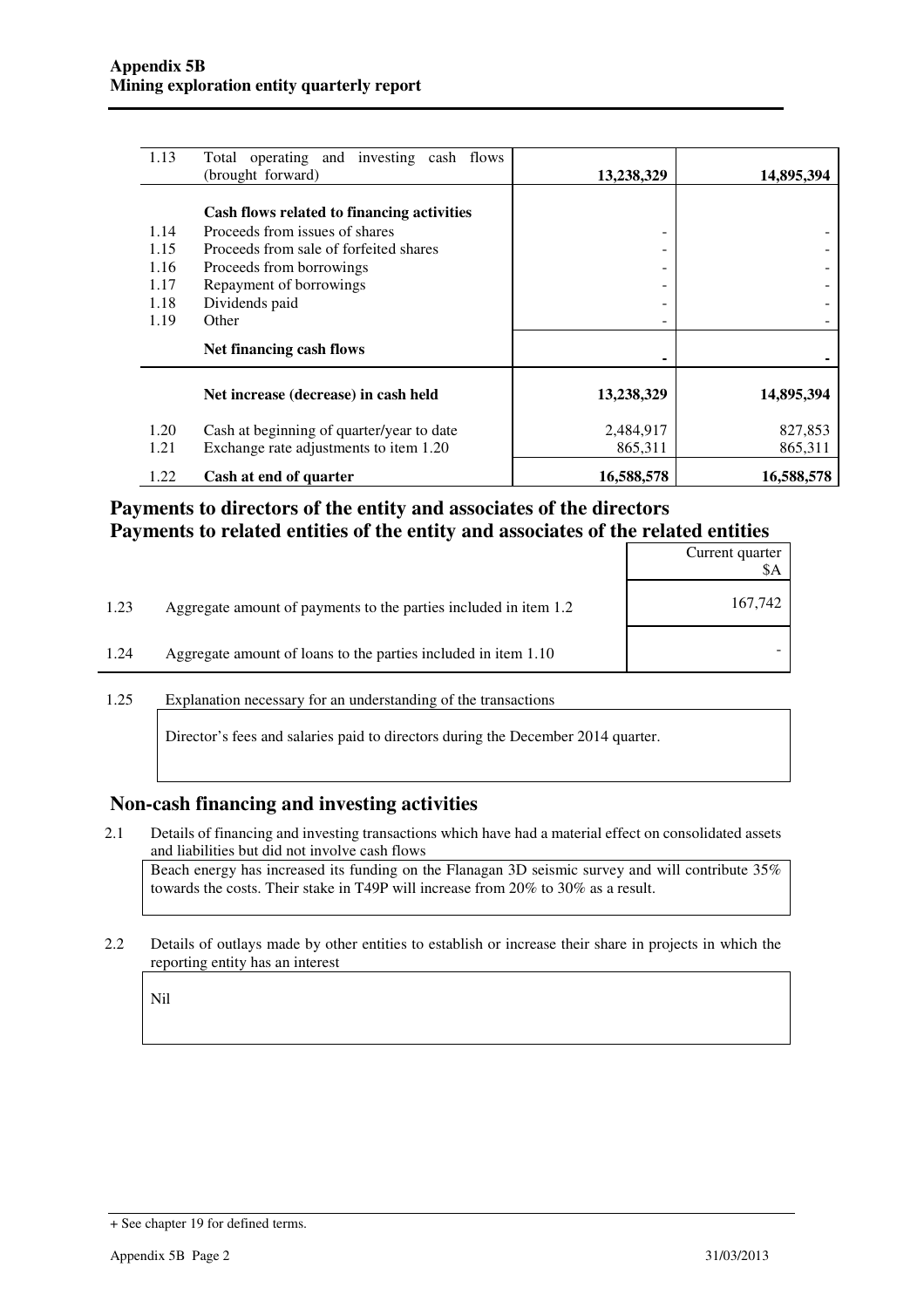#### **Financing facilities available**

*Add notes as necessary for an understanding of the position.* 

|     |                             | Amount available<br>\$A'000 | Amount used<br>\$A'000 |
|-----|-----------------------------|-----------------------------|------------------------|
| 3.1 | Loan facilities             | -                           |                        |
| 3.2 | Credit standby arrangements | -                           |                        |

### **Estimated cash outflows for next quarter**

|     |                            | \$A'000 |
|-----|----------------------------|---------|
| 4.1 | Exploration and evaluation | 6,000   |
| 4.2 | Development                |         |
| 4.3 | Production                 |         |
| 4.4 | Administration             | 600     |
|     |                            |         |
|     | <b>Total</b>               | 6,600   |

## **Reconciliation of cash**

|     | Reconciliation of cash at the end of the quarter (as<br>shown in the consolidated statement of cash flows) to<br>the related items in the accounts is as follows. | Current quarter<br>\$A'000 | Previous quarter<br>\$A'000 |
|-----|-------------------------------------------------------------------------------------------------------------------------------------------------------------------|----------------------------|-----------------------------|
| 5.1 | Cash on hand and at bank                                                                                                                                          | 16,428                     | 2,325                       |
| 5.2 | Deposits at call                                                                                                                                                  | 114                        | 113                         |
| 5.3 | Bank overdraft                                                                                                                                                    |                            |                             |
| 5.4 | Other – Bank Guarantee                                                                                                                                            | 47                         |                             |
|     | <b>Total: Cash at end of quarter</b> (item 1.22)                                                                                                                  | 16,588                     | 2.485                       |

## **Changes in interests in mining tenements**

|     |                         | <b>Tenement</b> | Nature of interest            | Interest at | Interest at |
|-----|-------------------------|-----------------|-------------------------------|-------------|-------------|
|     |                         | reference       | (note (2))                    | beginning   | end of      |
|     |                         |                 |                               | of quarter  | quarter     |
| 6.1 | Interests in mining     | T/49P           | Beach energy<br>earned<br>an  | 80%         | 70%         |
|     | tenements relinquished, | <b>Offshore</b> | additional 10% interest by    |             |             |
|     | reduced or lapsed       | Otway           | increasing its funding on the |             |             |
|     |                         | Basin,          | Flanagan 3D seismic survey.   |             |             |
|     |                         | Tasmania        |                               |             |             |
| 6.2 | Interests in mining     | VIC/P57         | 3D oil sold its interest to   | 49.9%       | 24.9%       |
|     | tenements acquired or   | offshore        | Carnavon Hibiscus Pty Ltd     |             |             |
|     | increased               | Gippsland       | $(5\%)$ and HiRex (Aus) Pty   |             |             |
|     |                         | Basin, Vic      | Ltd exercised its<br>option   |             |             |
|     |                         |                 | $(20\%)$                      |             |             |

<sup>+</sup> See chapter 19 for defined terms.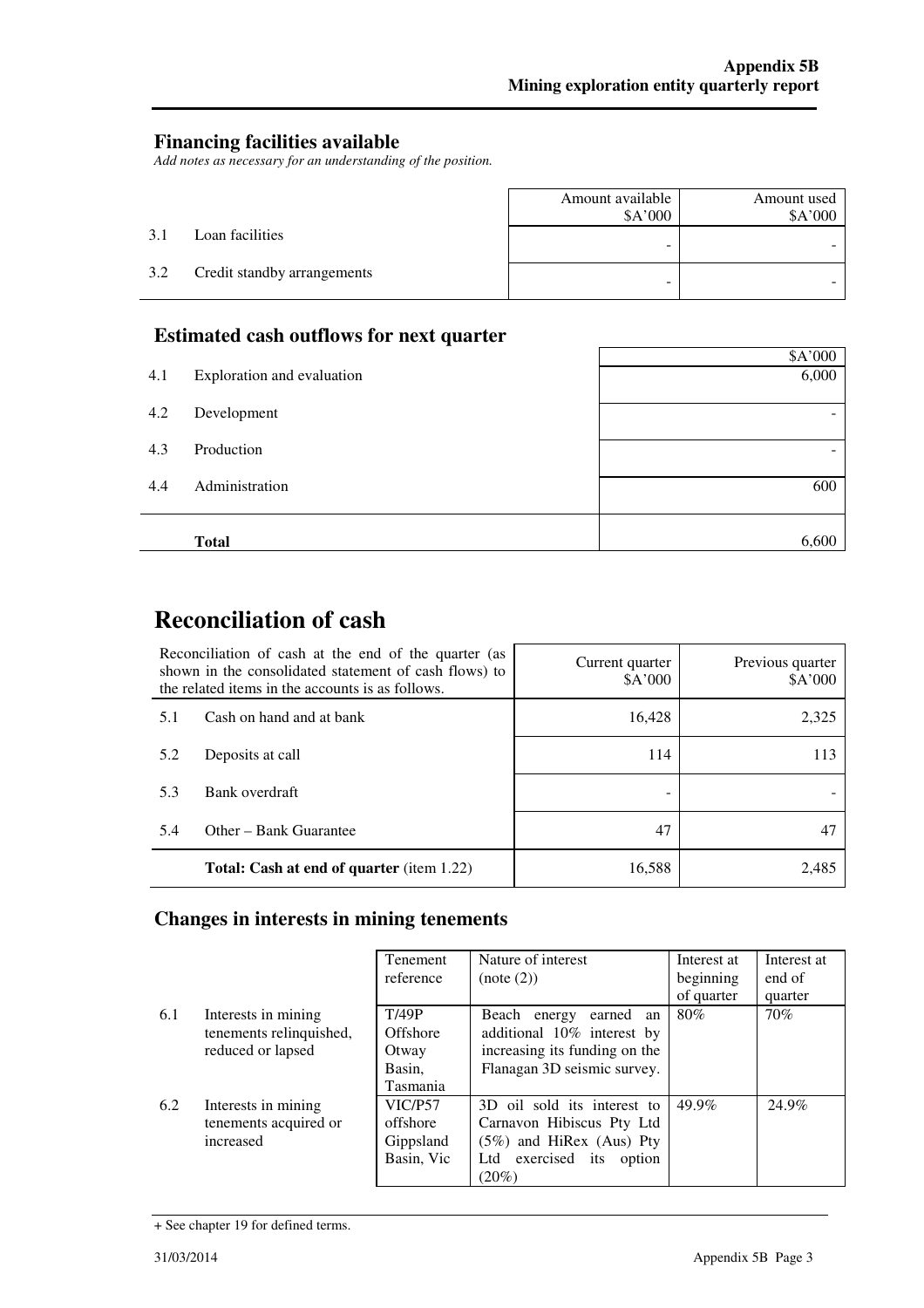| 6.3 | Interests in mining   | VIC/L31    | 3D oil sold its interest to $\frac{149.9\%}{2000}$ | N/A |
|-----|-----------------------|------------|----------------------------------------------------|-----|
|     | tenements acquired or | offshore   | Carnavon Hibiscus Pty Ltd.                         |     |
|     | increased             | Gippsland  |                                                    |     |
|     |                       | Basin, Vic |                                                    |     |

#### **Issued and quoted securities at end of current quarter**

*Description includes rate of interest and any redemption or conversion rights together with prices and dates.* 

|      |                                                                           | Total number                                                  | Number quoted                              | Issue price<br>per<br>security (see note<br>$3)$ (cents)                   | Amount paid up per<br>security (see note 3)<br>(cents)                                                                            |
|------|---------------------------------------------------------------------------|---------------------------------------------------------------|--------------------------------------------|----------------------------------------------------------------------------|-----------------------------------------------------------------------------------------------------------------------------------|
| 7.1  | Preference<br>+securities<br>(description)                                |                                                               |                                            |                                                                            |                                                                                                                                   |
| 7.2  | Changes during<br>quarter<br>(a) Increases<br>through issues              |                                                               |                                            |                                                                            |                                                                                                                                   |
|      | (b) Decreases<br>through returns of<br>capital, buy-backs,<br>redemptions |                                                               |                                            |                                                                            |                                                                                                                                   |
| 7.3  | +Ordinary<br>securities                                                   | 237,523,000                                                   | 237,523,000                                | $\sim$                                                                     |                                                                                                                                   |
| 7.4  | Changes during<br>quarter<br>(a) Increases                                |                                                               |                                            |                                                                            |                                                                                                                                   |
|      | through issues<br>(b) Decreases<br>through returns of                     |                                                               |                                            |                                                                            |                                                                                                                                   |
|      | capital, buy-backs<br>(c) Released from<br>ASX restriction                |                                                               |                                            |                                                                            |                                                                                                                                   |
| 7.5  | <sup>+</sup> Convertible debt<br>securities<br>(description)              |                                                               |                                            |                                                                            |                                                                                                                                   |
| 7.6  | Changes during<br>quarter<br>(a) Increases<br>through issues              |                                                               |                                            |                                                                            |                                                                                                                                   |
|      | (b) Decreases<br>through securities<br>matured, converted                 |                                                               |                                            |                                                                            |                                                                                                                                   |
| 7.7  | <b>Options</b><br>(description and<br>conversion factor)                  | 200,000<br>78,000<br>595,000<br>300,000<br>250,000<br>400,000 | $\blacksquare$<br>$\overline{\phantom{m}}$ | Exercise price<br>\$0.40<br>\$0.18<br>\$0.16<br>\$0.11<br>\$0.12<br>\$0.08 | Expiry date<br>31 January 2015<br>07 October 2015<br>30 November 2015<br>30 November 2016<br>29 November 2016<br>30 November 2017 |
| 7.8  | Issued during<br>quarter                                                  |                                                               | $\overline{\phantom{m}}$                   |                                                                            |                                                                                                                                   |
| 7.9  | <b>Exercised</b> during<br>quarter                                        |                                                               |                                            |                                                                            |                                                                                                                                   |
| 7.10 | Expired/lapsed<br>during quarter                                          |                                                               | $\overline{a}$                             |                                                                            |                                                                                                                                   |

<sup>+</sup> See chapter 19 for defined terms.